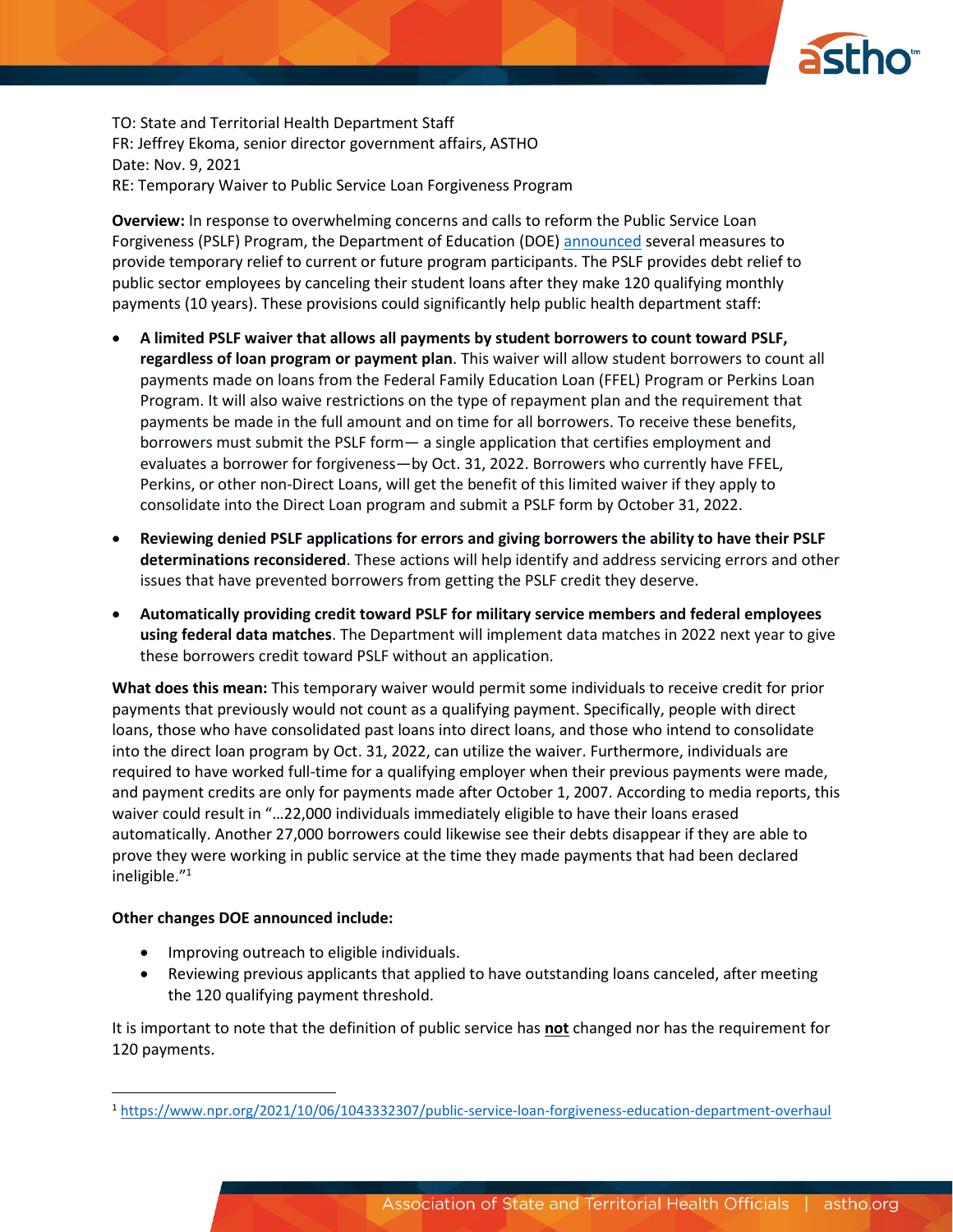Although not directly related to this announcement, DOE also provided individuals with an administrative forbearance because of the COVID-19 pandemic. Individuals with direct loans and employment with a qualifying employer are eligible to receive credit towards the PSLF or TEPSLF for the administrative forbearance period, which would count as if an individual made an on-time qualifying monthly payment.

**Background:** The PSLF was first authorized as part of the College Cost Reduction and Access Act of 2007 [\(CCRA; P.L. 110-84\)](https://www.congress.gov/110/plaws/publ84/PLAW-110publ84.pdf) and encourages individuals to enter, as well as remain in public sector jobs, with an incentive of forgiving their student loans so long that an individual remains employed in the public sector for 10 years while making 120 separate qualifying payments. The CCRA also authorized (through th[e Higher Education Act \(HEA\)](https://www2.ed.gov/policy/highered/leg/hea08/index.html) as amended by the SAFRA Act - [Title II of P.L. 111-152\)](https://www.govinfo.gov/content/pkg/PLAW-111publ152/pdf/PLAW-111publ152.pdf) various student loan repayment options [\(income-contingent repayment \(ICR\)](https://finaid.org/loans/icr/) plan and the income-based repayment [\(IBR\)\)](https://finaid.org/loans/ibr/) for borrowers that would qualify them for the PSLF.

Before the enactment of the CCRA, the ICR was the onl[y income-driven repayment \(IDR\)](https://studentaid.gov/manage-loans/repayment/plans/income-driven) plan available to borrowers and it set a threshold for monthly payments at an amount that was equal to or lesser than 20% of their annual discretionary income divided by 12. If borrowers were able to make payments on their loans over 25 years, any outstanding loan balances would be forgiven. The PSLF, through the CCRA, clarified that payments made under ICR and IBR plans would qualify for purposes of satisfying requirements from the PSLF as means to encourage individuals to enter and remain in the public sector.

Although much of the PSLF has remained the same, federal student loan programs have been modified to increase eligibility for borrowers. Currently, individuals with direct loans, such as Direct Plus Loans which are made available to graduate and professional students, are eligible for the program. Other eligible IDR plans that satisfy requirements for the PSLF include the [pay as you earn repayment](https://www.consumerfinance.gov/ask-cfpb/what-is-pay-as-you-earn-paye-how-do-i-know-if-i-qualify-en-1555/) plan and th[e revised pay as you earn repayment](https://studentaid.gov/help-center/answers/article/repaye-plan) plan, which limits their monthly payment to 10% of an individual's annual discretionary income divided by 12. It's important to note that there is no limit to the amount of loan forgiveness.

The PSLF began on Oct. 1, 2007, and has the following requirements:

- Individuals must be full-time employees in public service (federal, state, and local governments; 501(c)(3) organizations; or private non-profit organizations that provide public services such as emergency management, public safety, public interest law services, etc.) throughout the repayment of their loan(s).
- Individuals are required to make 120 separate and qualifying payments on their loan(s) that are based on qualifying loan repayment plans made under IDR plans or standard plans that have a 10-year repayment period. It's important to note that if an individual makes payments under a 10-year repayment plan, they will not likely have an outstanding loan balance after 10 years, therefore most individuals utilize the IDR plan when repaying their loan(s) balance.
- Payments made towards loan(s) must be required monthly payments as part of a loan repayment plan and cannot be payments made during a deferment or forbearance period.

The PSLF is primarily administered by [FedLoan Servicing,](https://studentaid.gov/pslf/) which is required to enroll individuals into the program, enroll individuals into qualifying repayment plans, and review applications from individuals who believe they have satisfied requirements for the program.

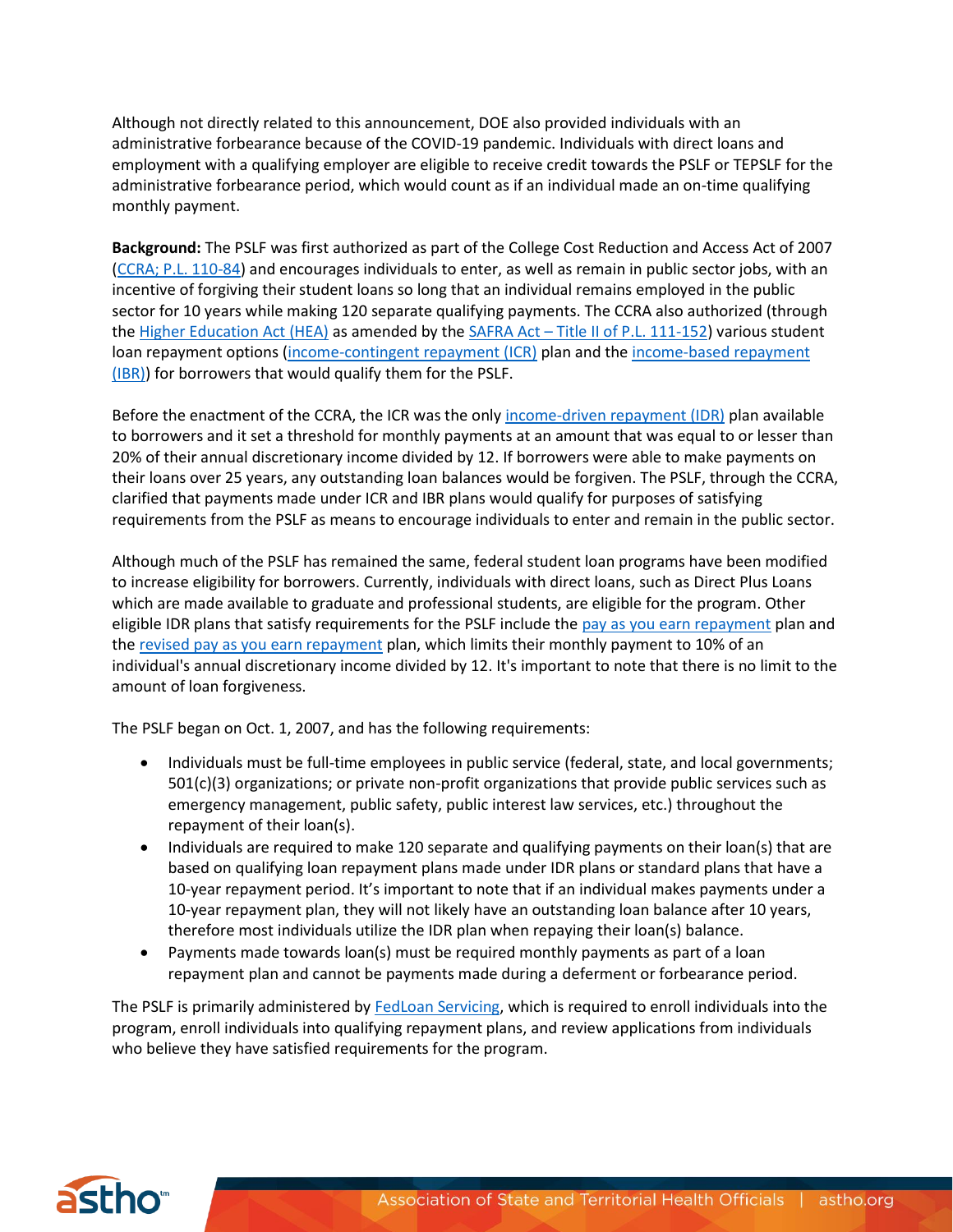## **Selected Issues and Concerns With PSLF**

Since its inception, there has been significant discussion about several definitions:

*1. Qualifying payment and repayment plans.*

This issue came to the forefront in 2017, when the first set of individuals became eligible to have the outstanding balances of their loan(s) forgiven. However, less than 1% of applications received in 2017 were approved. The remaining 99% of applications were denied because individuals did not meet the threshold of 120 qualifying separate payments and or because their loans were not direct loans. Overall, the confusion around the types of loans eligible for the PSL continues when you consider that Congress abolished guaranteed loans in 2010 and the federal government switched to only issuing direct loans. Therefore, borrowers with guaranteed loans are required to consolidate their loans into direct loans to be eligible for the PSLF. Any payments made on guaranteed loans prior to consolidation are not considered qualifying payments.

2. *Employment in public service.*

DOE has repeatedly issued guidance to define what constitutes public service. When considering requirements under the HEA, public service refers to positions in government, military service, law enforcement, public education, public health, and public interest law service. DOE defines public service by employer type and not the type of work performed. In addition, an individual employed by a non-public service organization, but contracts with a public service organization, is not eligible for the PSLF.

3. *Non-501 (c)(3.*

Historically, there has been general confusion about the types of employers that are not  $501(c)(3)$ organizations but are qualified employers for the PSLF. DOE has worked to clarify that qualified employers must not be:

- a. Organized for profit.
- b. A labor union.
- c. An organization engaged in religious activities, uncles those activities are unrelated to religious instruction or worship services.
- d. Partisan political organization.

Additionally, there has been difficulty in receiving assistance from federal loan service companies. The federal government contracts several loan services companies that are primarily responsible for managing federal loan administrative activities. However, individuals have had difficulty accessing accurate information from servicers. Additionally, changing DOE guidance has further complicated federal communications. The lack of automation of administrative processes has also slowed communications. Some people's student loan(s) were transferred to other companies that were unaware of previous qualifying payments, making it difficult for those individuals to verify their status within the program.